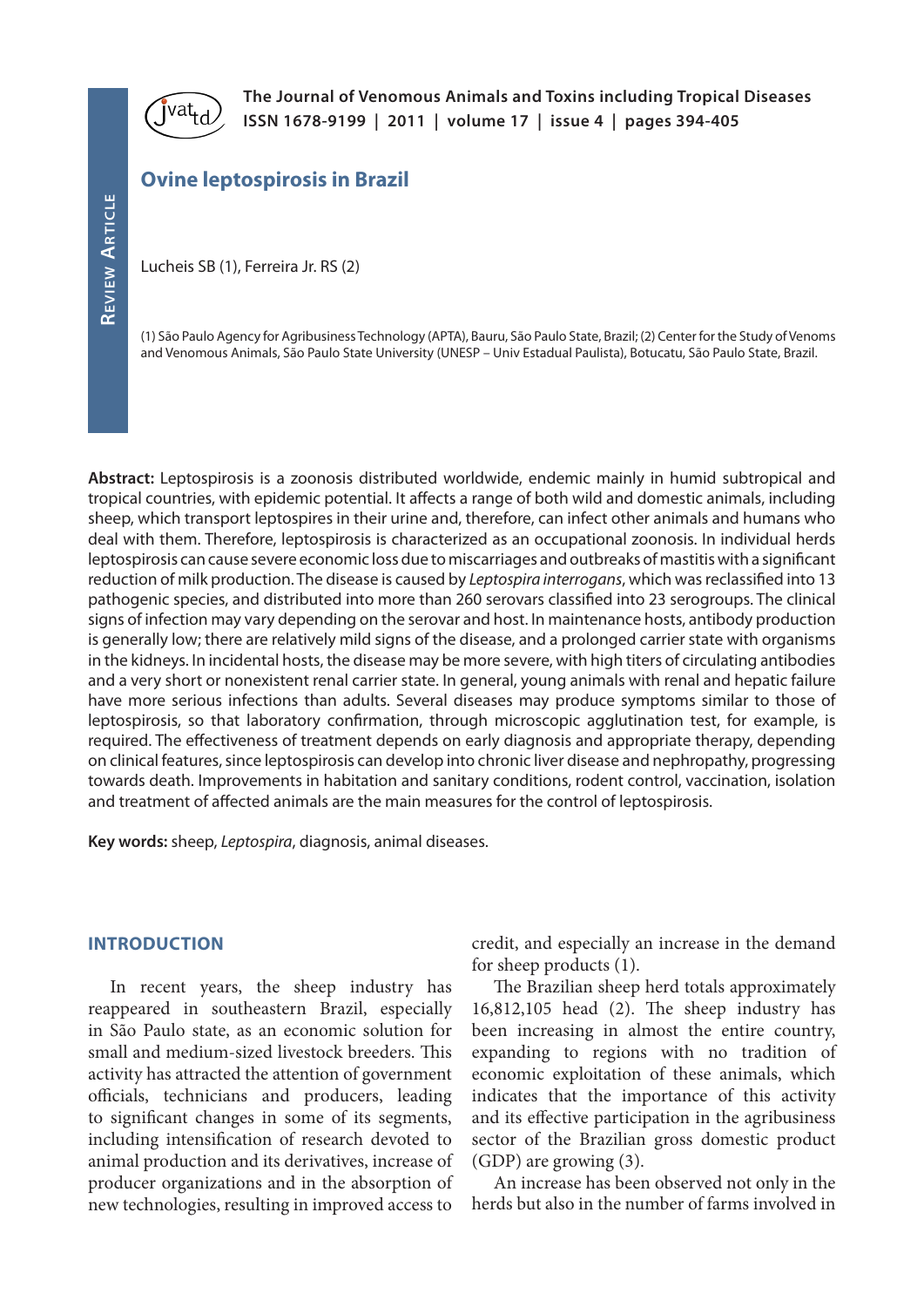such activity. Experts have stated that this is due to the increased demand for sheep meat, especially lamb meat, in centers of higher consumption, e.g. the metropolitan region of São Paulo city and large cities in São Paulo state, such as Campinas, Ribeirão Preto, Sorocaba, Bauru and São José do Rio Preto (4).

Since producers are concerned about the necessity of working together to make this activity feasible, the sector has become organized to make the activity competitive in the market and to obtain a high-quality product. However, inadequate sanitary actions during breeding, when added to the absence or inappropriate use of technologies, can result in low production and diseases in the herds, making the commercialization of the meat of these animals a public health risk (5).

Leptospirosis is one of the most representative zoonotic diseases, with great economic importance for livestock. This infectious disease leads to decreased dairy production, more spontaneous abortions and low fertility. Furthermore, it constitutes a serious public health problem and is related to socioeconomic characteristics, floods and occupational aspects of humans (6).

### **HISTORY**

In 1881, in Prague, Weiss described the disease then named *icterus catarrhalis*, which was probably Weil's disease. In 1886, Adolf Weil made his first description of the disease, based on two observations that involved four patients and was characterized by intense jaundice, fever and hemorrhage with renal involvement. In 1883, it was recognized as an occupational disease of sewage workers (7).

The agent was first isolated in Japan in 1915 by Inada and Ito. Leptospires, denominated *Spirochaeta icterohaemorrhagiae*, were isolated from workers. In 1915, Uhlenhut and Fromme proved the existence of its etiological agent by inoculating into guinea pigs the blood of soldiers with suspected Weil's disease. These animals died and leptospires were microscopically identified. In 1917, Miyajima, Ido Hoki, Ito and Wani reported that rats were possible carriers of leptospires, showing that 40% of them were renal carriers (7).

In South America, leptospirosis was recognized by McDowell in 1911, who clinically diagnosed the disease during a small outbreak in Pará state, Brazil. From this clinical recognition

of Weil's disease, a diagnosis was also reported in the Amazon region by Da Mata, in 1919, and in Pernambuco state by Magalhães (8).

In Brazil, the first records of leptospirosis were published in Rio de Janeiro state in 1917 by Aragão, "A presença do *Spirochoeta icterohaemorrhagiae* nos ratos do Rio de Janeiro" [The presence of *Spirochoeta icterohaemorrhagiae* in rats from Rio de Janeiro], in the journal *Médico*; by Bentes, "Da leptospirose de Inada ou *icterus haemorrhagiae*" [Leptospirosis of Inada or *icterus haemorrhagiae*], a thesis presented at the School of Medicine of Rio de Janeiro; and McDowell, "Do *icterus epidemicus*" [*Icterus epidemicus*], published in the journal *Arquivo Brasileiro de Medicina*. In 1918, Noguchi named the genus *Leptospira* based on the spiral shape of the bacterium (9).

In São Paulo state, *Leptospira* sp. in sheep was first reported by Santa Rosa and Pestana de Castro (10), with a prevalence of 34% (dilution of 1:200 to 1:600) for prevalent Canicola and Icterohaemorrhagie serovars (11). The serum samples were also reactive against the serovars Pomona, Sejroe, Grippotyphosa, Batavie, Hyos and Australis. According to their results, dogs and rats served as the source of infection (11).

### **ETIOLOGY AND CLASSIFICATION**

Leptospires are microorganisms that belong to the order Spirochaetales, family Leptospiraceae, genus *Leptospira*. Until 1989, this genus was divided only into two species, according to more or less specific serological reactions in *L. biflexa*, constituted of nonpathogenic serovars of saprophytic behavior and *L. interrogans*, the group containing all pathogenic serovars (12).

Taxonomic studies based on DNA analysis have resulted in the description of eight pathogenic *Leptospira* species: *Leptospira borgpetersenii*, *L. inadai*, *L. interrogans* sensu stricto, *L. kirschner*, *L. meyeri*, *L. noguchii*, *L. santarosai* and *L. weilii*, classified according to the antigenic composition into 25 serogroups and more than 300 pathogenic serovars (13).

At the Subcommittee on Taxonomy of Leptospiraceae Meeting held in Ecuador in 2007, *L. interrogans* was reclassified into 13 species of pathogenic *Leptospira*: *L. alexanderi*, *L. alstonii*, *L. borgpetersenii*, *L. inadai*, *L. interrogans*, *L. fainei*, *L. kirschneri*, *L. licerasiae*, *L. noguchi*, *L. santarosai*, *L. terpstrae*, *L. weilii* and *L. wolffii*, distributed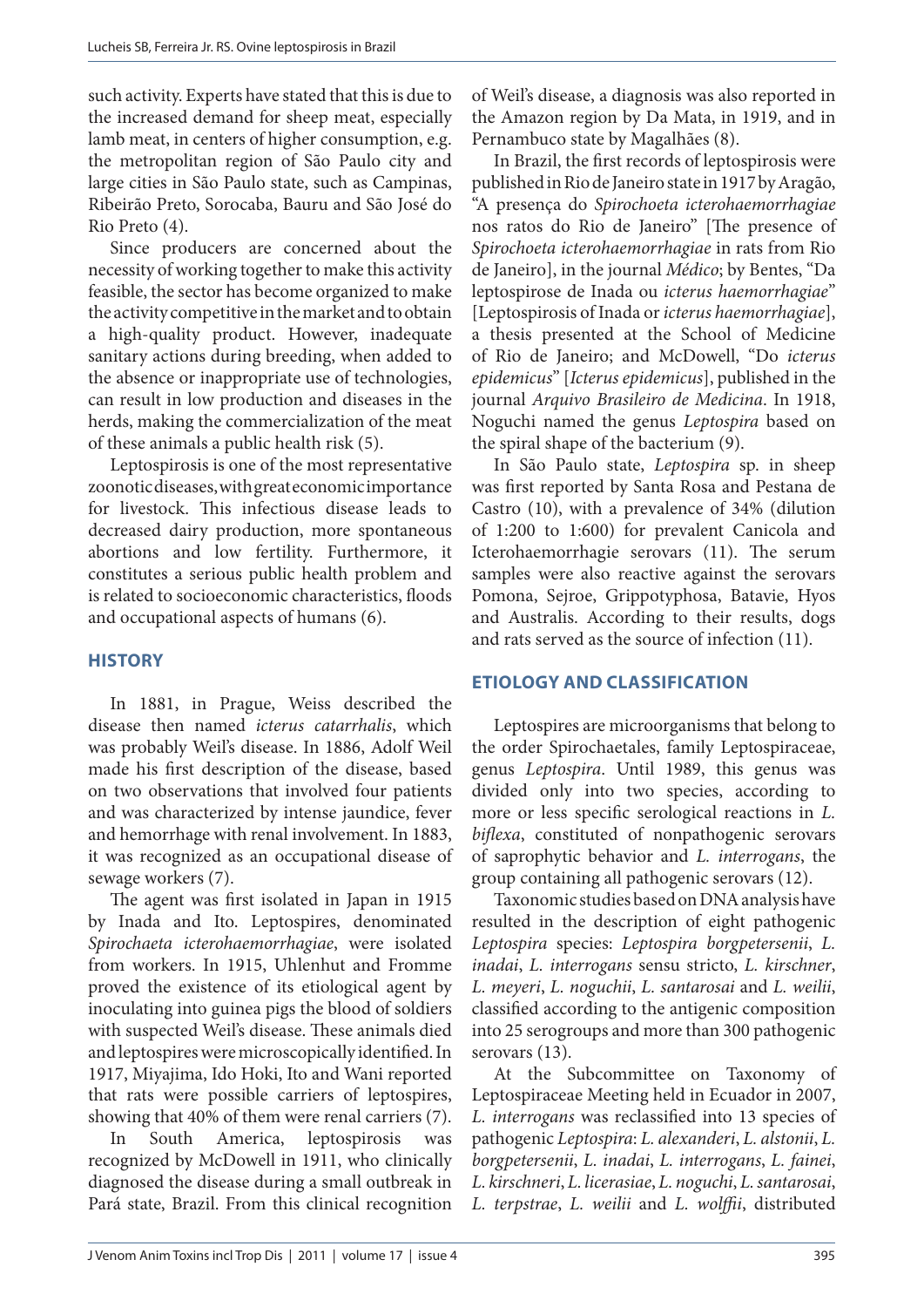among more than 260 serovars grouped into 23 serogroups  $(14)$ .

Spirochetes are thin spiral mobile flexible unicellular gram-negative bacteria measuring 0.1- 0.3 μm diameter and 6-20 μm length. The outer wall of the bacterial cell is formed by a membrane completely covered with periplasmic flagella that compose the axial filament or endoflagellum, which allows rotational and flexion-extension movements, facilitating bacterial mobility in the environment (15). They are obligate aerobes and develop relatively slowly in cultures.

Their helical cylinder (cell body) consists of nuclear material, cytoplasm, cytoplasmic membrane and a portion of peptidoglycan of the cell wall. A periplasmic flagellum is surrounded by the cylinder and is located in the periplasmic space. The end portion of each flagellum is inserted near a pole of protoplasmic cylinder firmly attached to structures denominated insertion discs. The distal point of each flagellum extends to the center of the cell and may be overlapped by flagella originating at the opposite pole (16, 17).

Leptospires are sensitive to desiccation, freezing, water salinity and pH variation. These bacteria are inactivated at any pH lower than 6 or higher than 8, environmental temperatures lower than 7°C or higher than 36°C, humid heat (121°C) for at least 15 minutes and pasteurization. They can also be inactivated by sodium hypochlorite 1%, ethyl alcohol 70%, glutaraldehyde, formaldehyde, detergent and acids (18).

# **EPIDEMIOLOGY**

Leptospirosis is one of the zoonoses most disseminated throughout the world. It occurs in both developed and emerging countries, assuming global importance due to great outbreaks reported worldwide. Currently, it has been recognized as a reemerging infectious disease. Understanding its epidemiology is a fundamental step toward the adoption of preventive measures that would consequently decrease the risk of transmission (19).

Its incidence is significantly higher in hot (tropical) countries than in temperate regions, especially due to the prolonged survival of leptospires in hot humid environments. Furthermore, in most of the tropical developing countries humans have more opportunities to be exposed to infected animals (domestic, wild

or livestock) and contaminated environments, especially during rainy periods (summer) (13, 17). Its higher occurrence is also related to the deficient sanitation found in poor regions, which allows the proliferation of domestic rodents and contact with contaminated water.

Infected animals are classified into definitive or maintenance (reservoir) hosts, to which the persistence of the enzootic cycle is attributed, or into accidental hosts, with no impact on the dissemination of this zoonosis (20). Each serovar has its preferential hosts, although a single animal species can house one or more serovars (15). The maintenance host is more susceptible to infection, since it develops chronic infection in renal tubules. Thus, urinary leptospiruria can be intermittent or continuous and presents a bacterial concentration higher than  $10^8/\mathrm{mL}$  (21).

In rural and urban ecosystems, synanthropic rodents play the role of main reservoirs of this disease since they house *Leptospira* in the kidneys, eliminating them alive through the urine to the environment, which contaminates the water, soil and foods. Among domestic rodents (*Rattus norvegicus, Rattus rattus* and *Mus musculus*), *R. norvegicus* is noteworthy because it is a classic carrier of Icterohaemorrhagiae, the serovar most pathogenic to humans (22).

Transmission occurs among animals and from them to humans by direct and indirect mechanisms. Animals and humans acquire the infection from infected animals, contaminating the pasture, water and foods with urine, spontaneously aborted fetuses and uterine discharges, as well as from sexual contact, artificial insemination and viable neonates, which can house the infection for several weeks after birth (17).

The prevalence of different *Leptospira* serovars causing disease within a population depends on the animal reservoirs and the serovar, as well as on environmental factors, occupation and agricultural practices (13).

Serological studies in several countries showed that the *Leptospira* sp. infection in sheep appears to be common and is associated in most cases with the presence of the serovar Hardjo. This is the serovar most often responsible for reproductive losses in cattle and also for causing a large number of miscarriages in sheep (23, 24). However, other less common serovars may infect the sheep, and some authors presuppose that the sheep act as accidental hosts, becoming infected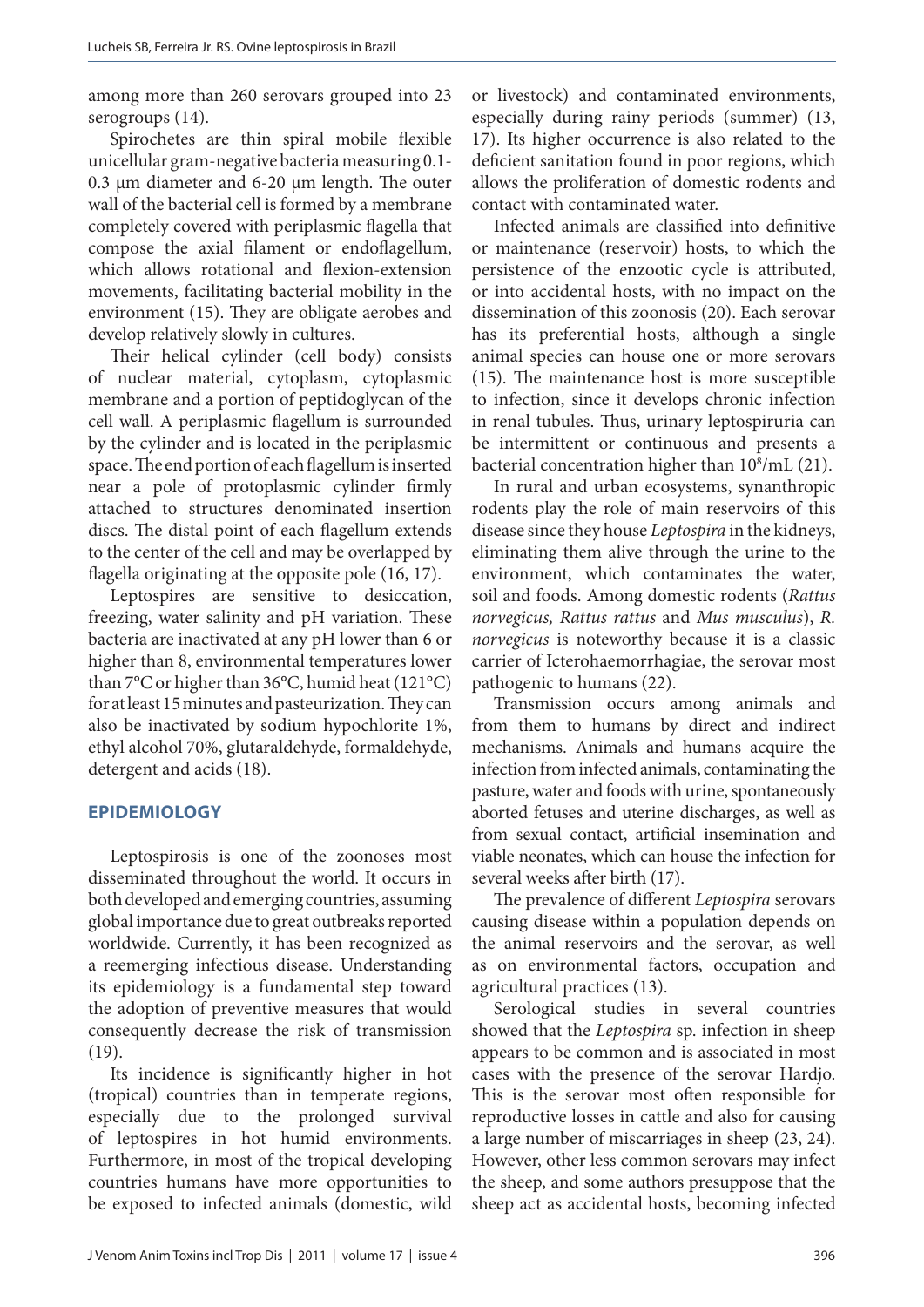by serovars commonly found in other domestic and wild animals found in the region (25, 26).

Humans constitute accidental hosts. They can be infected by direct contact with blood, organs or tissues of infected animals or by indirect contact with contaminated water or humid soil, the main transmission routes (13, 27, 28).

In addition to its relation to environmental and socioeconomic conditions, leptospirosis has a strong occupational feature. Azevedo *et al.* (29) warned about the transmission of this disease to slaughterhouse workers by the handling of organs and carcasses of infected animals. Penetration of leptospires occurs through skin or conjunctival mucosal lesions and also through intact skin after prolonged immersion in water. Inhalation of water or aerosols may result in infection through the mucosae of the respiratory system; the infection can rarely occur by animal bites (17).

In livestock, leptospires have been evidenced not only in the urine but also in semen and vaginal discharges, characterizing a reproductive disorder among animals (30). According to Corrêa and Corrêa (6), sheep can be accidental hosts of the serovar Hardjo since they acquire infection through contact with sick bovines. However, sheep with high serological titers and without contact with sick bovines can maintain leptospiruria for up to 11 months.

The occurrence of *Leptospira* spp. in sheep appears to be common in most countries, particularly in herds under extensive management systems, in which sheep are raised together with cattle, allowing infection via direct contact with urine or contaminated water in collective compartments (25, 31). The epidemiology of leptospirosis in sheep is complex and the bacterium can infect a large number of animals in the herd. However, it may become endemic for a small number of serovars, being related to those more adapted to sheep (25).

Gordon (32) and Hathaway (33) concluded that, despite presenting certain resistance to the disease status, sheep were infected by *Leptospira* spp. through contaminated water and pasture, especially by the serovar Hardjo, and once the infection was established the animals acted as hosts, carriers and releasers of the bacterium in the urine for more than two months.

Leptospires are found worldwide. Certain serovars, however, appear to present a limited geographic distribution. In Brazil, the ovine form

of the infection was first detected by Santa Rosa and Pestana de Castro (10) in sheep from São Paulo state, 34% of which were reactive to several *Leptospira* spp. serovars.

In Bahia state, Brazil, serological surveys were performed by Viegas *et al.* (34), who found that 22.8% of sheep were reactive to the serovars Autumnalis*,* Castellonis*,* Grippotyphosa and Tarassovi*.* In Ribeirão Preto city, São Paulo state, Brazil, Gírio *et al.*(35) noted that 13 of the 30 sheep studied, at a facility of the School of Medicine, were reactive to pathogenic leptospires, 11 to the serovar Icterohaemorrhagiae and two to Pomona.

Langoni *et al.* (36) investigated leptospiral agglutinins in 356 sheep serum samples from different regions of São Paulo State and reported the following occurrences: Icterohaemorrhagiae (51.25%); Castellonis (20.63%), Hardjo (19.36%), Bratislava (16.25%), Andamana and Wolffi (11.88%), Copenhageni (8.75%), Grippotyphosa (4.34%), Pomona (2.5%) and Tarassovi (0.63%).

A study carried out in Rio Grande do Sul state, Brazil, using the microscopic agglutination test (MAT) on 1,360 sheep serum samples, indicated that 466 (34.26%) animals were reactive, with titers of leptospiral agglutinins ranging from 100 to 3200. The following serovars were found: Hardjo (28.4%), Sentot (16.8%), Hardjoprajitno (14.5%), Fortbragg (6.3%), Wolffi (4.7%), Pyrogenes (1.8%), Australis (1.6%), Pomona (1.6%), Sejroe (2.2%), Castellonis (1.8%), Hebdomadis (1.3%), Icterohaemorrhagiae (0.5%), Grippotyphosa (0.7%), Canicola (0.6%), Tarassovi (0.6%), Bratislava (0.29%) and Autumnalis (0.2%), revealing that *Leptospira* spp. is disseminated throughout most sheep farms in the southeast and southwest mesoregions of that state (24).

Escócio *et al*. (37) evaluated the sanitary profile of sheep herds raised alone or together with bovines in the region of Sorocaba municipality, São Paulo state, Brazil. Among the analyzed diseases, leptospirosis presented great importance since all herds were reactive to at least one *Leptospira* spp. serovar. In only four herds exclusively composed of sheep, the serovar Autumnalis had the highest occurrence, followed by Pyrogenes, and in seven combined herds (sheep/bovines), the serovars Icterohaemorrhagiae, Hardjo and Javanica were the most frequent.

Cardoso *et al.* (38) studied the sanitary profile of goat and sheep herds in the southwest region of São Paulo state and noted that, among 100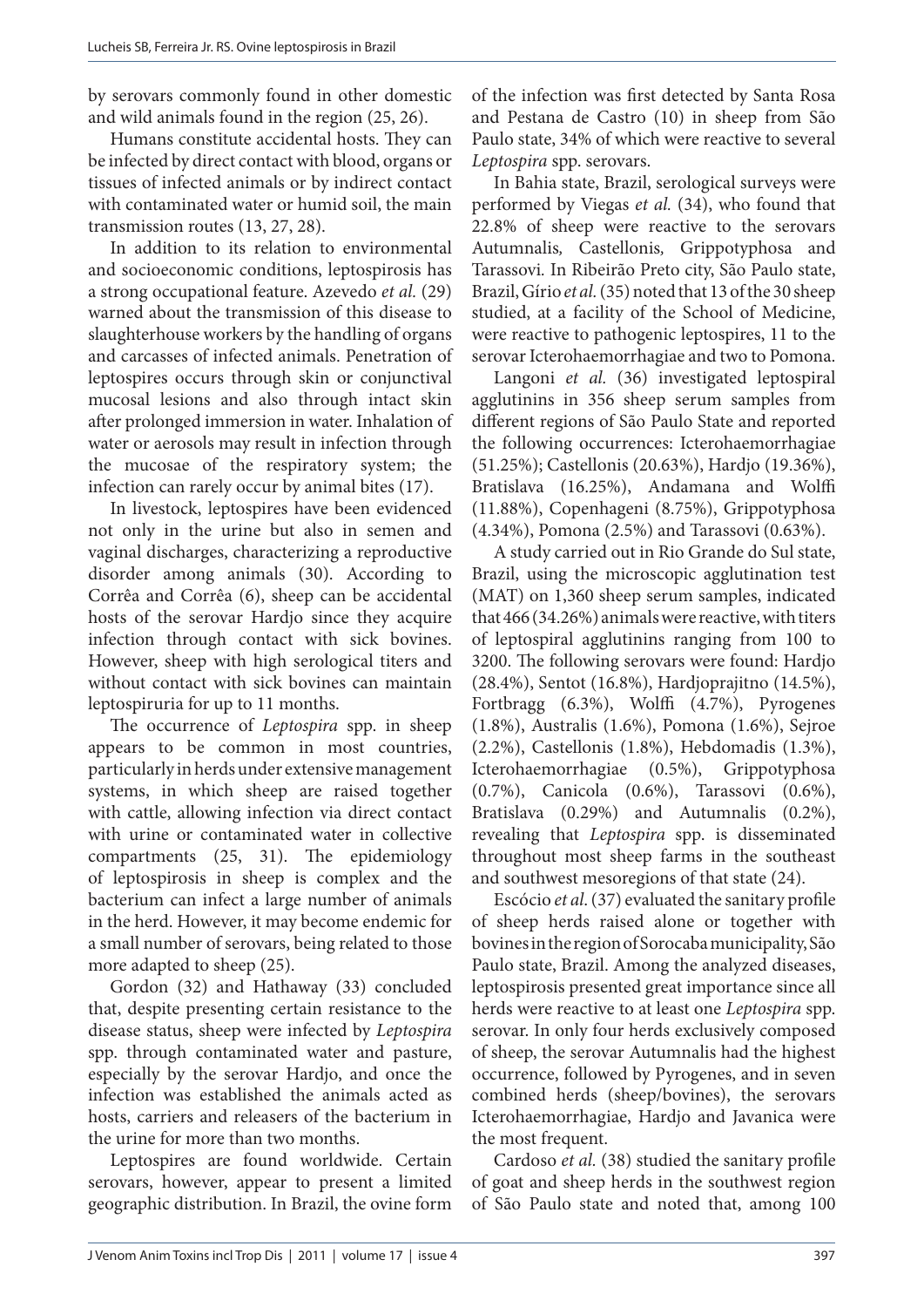sheep evaluated for leptospirosis through MAT, 15% were reactive. The most frequent serovar was Icterohaemorrhagiae (26.6%), followed by Pyrogenes, Wolffi and Hardjo (13.3%), and Bratislava, Castellonis, Canicola and Hardjo  $(6.6\%)$ .

Lilenbaum *et al.* (39) evaluated 13 goat herds and seven sheep flocks located in Rio de Janeiro municipality, Rio de Janeiro state, Brazil. Using MAT, 292 sheep serum samples were tested, resulting in 40 animals (13.7%) reactive to the serovars Sejroe, Shermani, Grippothyphosa, Icterohaemorrhagiae, Autumnalis and Ballum.

Thus, in Brazil, there are few reports on leptospire isolation in naturally infected sheep. Most studies have been restricted to serological investigations (40).

# **PATHOGENY**

The transmission of pathogenic *Leptospira* to sheep is apparently more common in herds that use systems management for the intensive or extensive raising of sheep along with cattle, in which sheep become infected mainly by direct contact with urine or contaminated water in the collective drinking trough. Transmission can also occur directly from the sheep by direct or indirect contact with infected urine, vaginal fluids, placenta, sexual contact or intrauterine infection (25, 26, 30).

Though the infection may be transmitted through semen, there may also be another transmission mode, namely lambs being fed milk or colostrum from cows, leading to a clinical condition characterized by severe anemia, fever, depression and respiratory distress followed by death (41).

The microorganism penetrates the host by direct contact with infected urine or tissues, or indirectly through contaminated water or soil. The infection occurs mainly through skin injured by cuts or abrasions, or through nasopharyngeal, oral, genital or conjunctival mucous membranes. Leptospires are highly pathogenic due to the production of cytolytic enzymes, toxins and their multiplication in the endothelium of vessels (42).

After tissue invasion, leptospires rapidly diffuse to the bloodstream, actively multiplying in the interstice and in organic humors such as blood, lymph and cerebrospinal fluid (CSF),

which characterizes an acute and septicemic (leptospiremia) sign, then disseminating to different organs or systems to produce different clinical manifestations (42).

Leptospiremia occurs between one and seven days of infection and ends with the appearance of circulating antibodies. Afterwards, there are migration and persistence of leptospires in the tissues, especially in the proximal renal tubules, where they can persist from weeks to years or even for the whole life in certain animal hosts. Persistence for long periods results in renal lesions, and the female genital tract represents a privileged place where the agent is protected from humoral immunity (20).

Direct consequences of primary lesions caused by leptospires are attributed to the mechanical action of the microorganism in lining endothelial cells of small vessels, which results in hemorrhages, followed by the formation of thrombi and blockage of blood supply to several organs, leading to renal tubular necrosis, hepatocellular damage, meningitis, myositis, placentitis and uveitis (21).

Lesions in the vascular endothelium can be established on account of the installation of bacteria and the period of immunity and leptospiruria due to the persistence of the microorganism at specific sites, where type-III hypersensitivity reactions occur with deposition in tissues of immune complexes formed *in vivo*. These mechanisms account for the renal lesion – chronic interstitial nephritis – and eye lesion – uveitis (43).

Hemorrhages, jaundice and frequent platelet deficiency occur in severe cases. Release of cytokines such as tumor necrosis factor by monocytes due to the endotoxic activity of leptospires can explain the injury to endothelial cells and the consequent hemorrhage observed in severe leptospirosis. Usually, there is mild granulocytosis and splenomegaly (44).

The subacute form of the pathogenesis is similar to the acute form but the reaction is milder. It affects all species, although it is more common in bovines and equines. The chronic form occurs in convalescent animals after the acute form and is associated with renal and hepatic damage that impairs animal growth. On the other hand, leptospires located in the reproductive tract provoke placental infection. Miscarriages, stillbirths and birth of weak animals occur in fetal acute infection and occasionally in congenital leptospirosis. After fetal expulsion,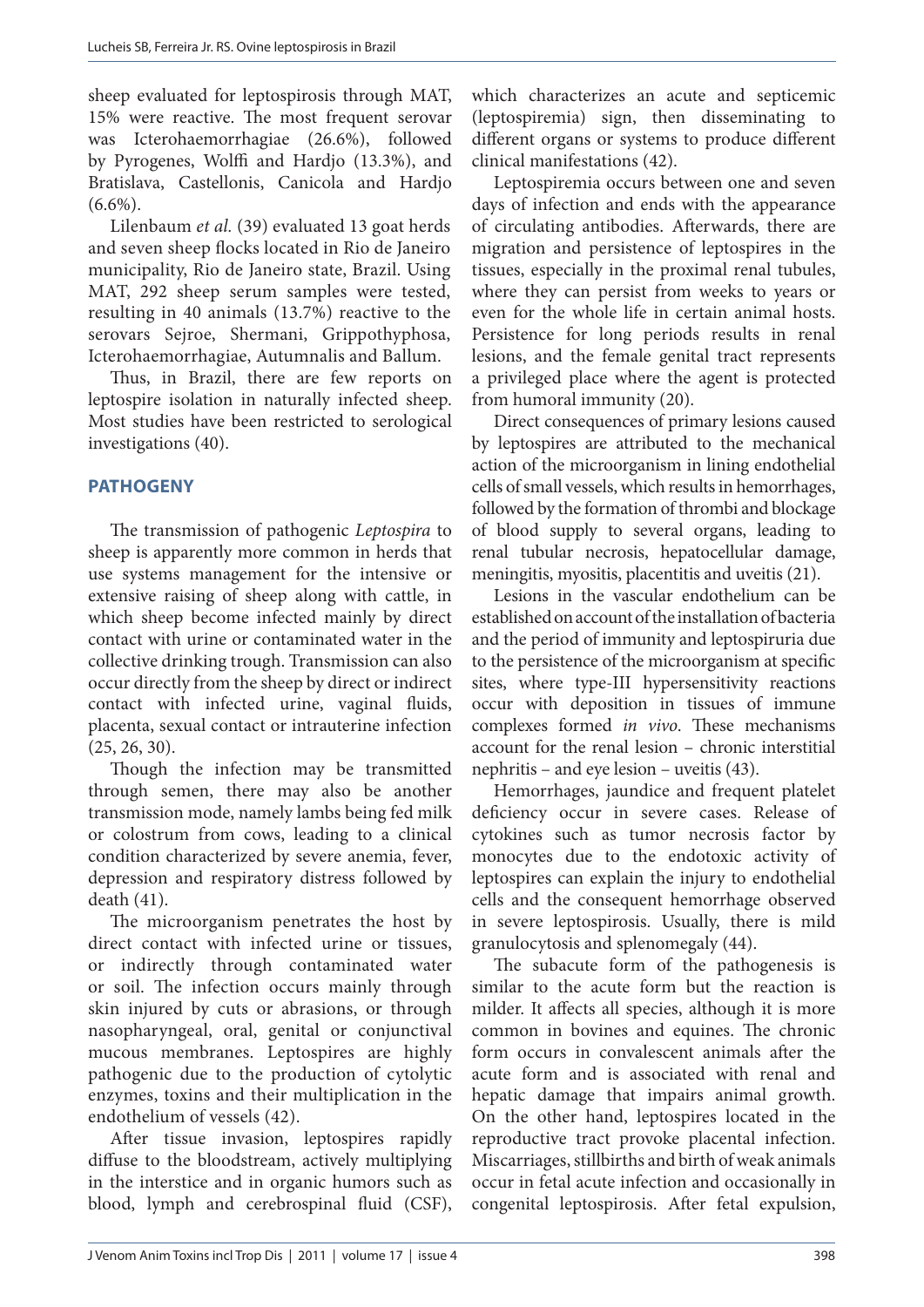leptospires can be released through uterine discharges and persist in oviducts for up to 22 days after parturition (20).

In leptospirosis-induced sheep abortion, the major pathological observations correspond to a variable extent of jaundice and extensive bleeding and anemia, bloody urine and exudate. As in other animals, increased hemorrhagic petechiae are present on the kidney surface. White spots can be observed on the cortical surface, representing scarification and inflammatory cell infiltration, which can be found in subacute and chronic infections, with evidence of glomerular atrophy and tubular protein clusters. Perivascular cuffs can be observed, bleeding in the brain and vacuolization of the surfaces of endometrial cells in the uterus of sheep. The aborted fetuses produced may present bleeding, jaundice, or both, and may be highly contaminated with leptospires (26).

# **CLINICAL SIGNS**

Since leptospirosis is a disease that follows an acute to chronic course, most cases in sheep are asymptomatic and mainly caused by a serovar adapted to the host (6). Clinical infections showing evident signs are most often caused by serovars not adapted to the hosts, but all serovars lead to changes at different levels (45).

Clinical signs are frequently related to renal and hepatic diseases or to reproductive deficiency, thus leading to an economic impact on agriculture and livestock raising, with high mortality, miscarriages, stillbirth, infertility and decreased dairy production in the herds (13, 18).

Leptospirosis is similar in sheep and bovines. It is characterized by fever, anorexia, intense jaundice, hemoglobinuria, anemia, nervous signs and occasionally death (46). Reproductive problems may occur, including spontaneous abortion in the final third of gestation, birth of weak lambs, stillbirth and infertility (18). In acute leptospirosis, sheep present septicemia, including fever, apathy, dyspnea, exercise intolerance, weakness and death (47).

Ellis (25) observed that this bacterium led to a systemic disease interfering with sheep reproduction and lactation and lamb survival. Most reproductive losses were directly related to the serovars Hardjo and Pomona and a small number of cases to the serovars Ballum and Grippotyphosa.

In acute infection among sheep kept for fattening, the serovar Grippotyphosa is lethal with physical deterioration in infected animals being the main cause of losses. In the chronic form, body weight loss may occur. Miscarriages have been recorded as the only clinical sign in infection by the serovar Hardjo and in the acute form by the serovar Pomona. Agalactia and oligolactia have been observed in lactating sheep whereas clinical manifestations of encephalitis are due to the presence of leptospires in sheep nervous tissue. Infection by the serovar Pomona is most frequent and constitutes the main cause of clinical leptospirosis in sheep (20).

# **IMMUNITY AND VACCINATION**

The identification of a leptospiral serological variant is very important, since the acquired immunity is serovar specific; thus immunization protects only against homologous or antigenically similar serovars, with no cross-immunity (17). Therefore, when one or more serovars are infecting animals, the use of polyvalent vaccines is recommended (26).

The systematic use of specific bacterins against prevalent serovars in the region and the species tested has shown itself in practice to be an effective measure to control outbreaks. Vaccination produces strong immunity in animals, prevents such symptoms as miscarriage and embryonic death with absorption, and blocks the emergence of other clinical signs of disease, thus enabling control. Another benefit of vaccination is that the cost of each vaccine dose is significantly lower than that of the the antibiotic used for treatment (48). However, *Leptospira* sp., especially the serovar Hardjo, is an antigen of low immunogenicity that induces low-level immune responses for a short period of time (49). Thus, the fact that the immune response is low and specific for each serovar, the commercial vaccines are often an inefficient prophylactic measure (26).

Vaccination can reduce the number of renal patients and the risk of infection to handlers, especially when accompanied by educational programs in public health and hygiene in communities with the support of authorities (14). It is noteworthy that the success of immunization programs depends on ongoing epidemiological studies to monitor the occurrence of different serovars of leptospires in a given population (50).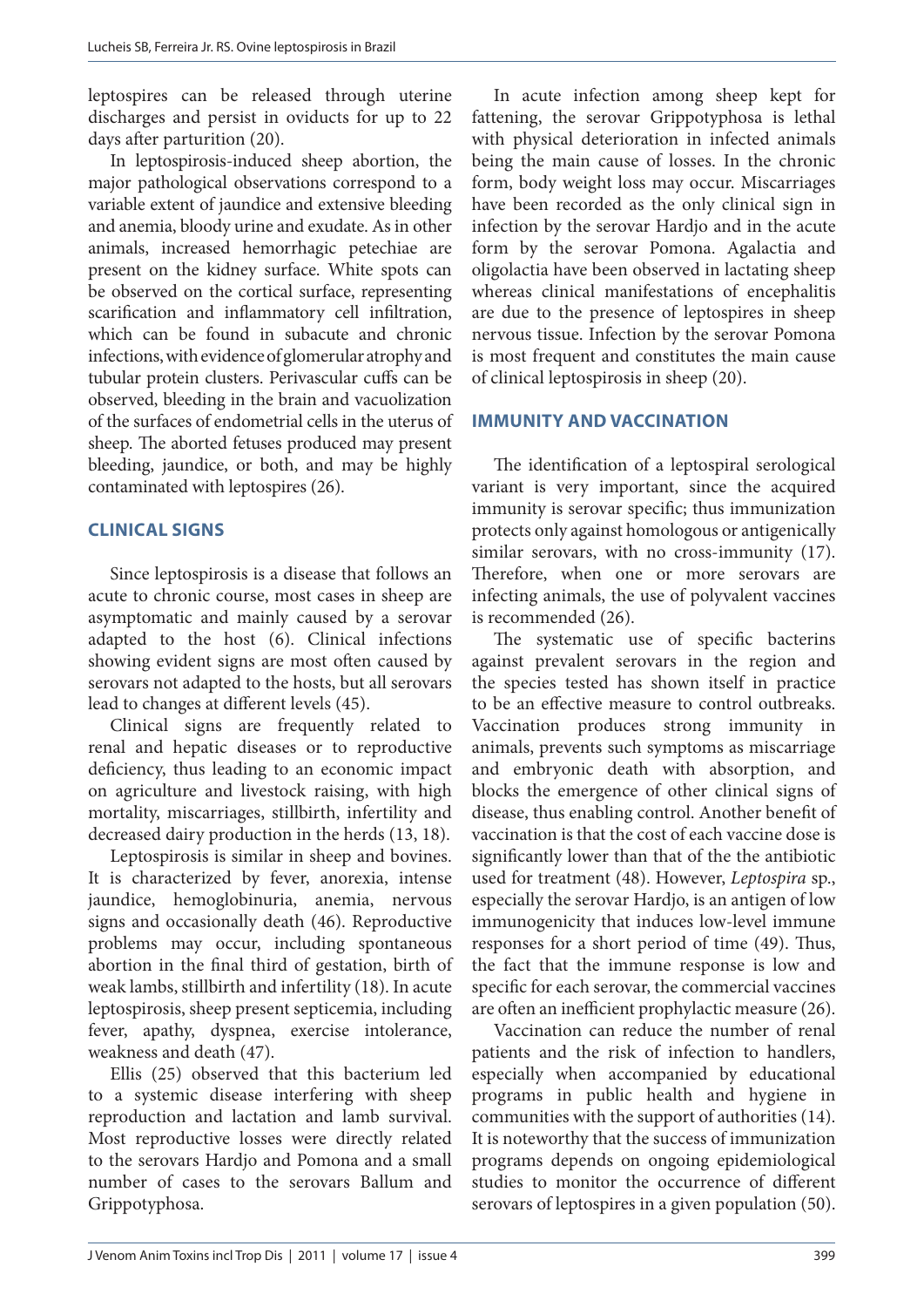In Brazil, there are vaccines available, but fewer studies on anti-*Leptospira* vaccine in sheep than in cattle, pigs and dogs (11). Leptospirosis control in sheep using commercial vaccines is widespread but commercially available bacterins are commonly used in cattle, without, however, an assessment of the effectiveness (48).

After infection, specific antibodies appear since they are induced by opsonization of leptospires, which facilitates bacterial elimination from the host. However, the bacteria that reach the proximal renal tubules, the genital tract and the mammary glands appear to be protected from these circulating antibodies. The serum level of antibodies tends to decrease to undetectable values in animals with persistent infections (20). Anti-leptospiral immunoglobulins are present in the tubules and the bladder but do not inactivate leptospires, probably due to the absence of a complement. Leptospires do not survive in acidic urine (21).

The first serological response to infection is the production of immunoglobulin M (IgM), which rapidly increases but then diminishes to undetectable concentrations around the fourth week after infection. Within one or two weeks of infection, immunoglobulins G (IgG) appear and after three months constitute 80% of the antibodies detected by the MAT (48). The titer peaks between 11 and 21 days after infection, ranging from 3,200 to undetectable concentrations, and gradually decreases for approximately 11 months, but the persistence is variable (20).

Vaccination mainly induces IgG production, which has a two-week peak after the booster dose. There is, however, a rapid diminution to levels lower than those detected after natural infection. The booster dose is administered after a four-week interval. Absence of a titer does not necessarily indicate absence of humoral immune response. Vaccinated animals are protected against natural infection over several months after the antibody titer becomes undetectable by MAT (20). Therefore, seroepidemiological surveys can provide guidance as to the prevalence of serovars on the farm and the best vaccine to be utilized.

# **DIAGNOSIS**

The laboratorial diagnosis of leptospirosis must be based on clinical and epidemiological findings associated with the results of laboratorial tests

(16). It can be complex and involves direct and indirect diagnostic tests. Indirect tests detect antileptospiral antibodies while direct ones investigate antigens or nucleic acids of leptospires in animal tissues or body fluid. The choice of the test depends on the animal species (herd or individual test) and the method available in the region (18).

In the acute phase, during the febrile period, leptospires can be found in blood, lymph, urine, semen, milk and cerebrospinal, thoracic and peritoneal fluid, as well as in fragments of organs collected during necropsy (liver, kidney, lung) and in miscarriage products, such as the fetus and placenta (9). In the attempt to visualize leptospires, direct examination techniques can be performed using dark-field microscopy, dyeing tests such as silver impregnation by Levaditi and Fontana Tribondeau and direct immunofluorescence (18). Other methods include isolation technique by culturing in Fletcher semisolid medium or isolation by inoculation in laboratory animals (hamsters or young guinea pigs). All these techniques are laborious and usually applied to individual cases or animals presenting high economic value (9).

After the initial infection, numerous leptospires are released in the urine for several weeks. Examination of a urine sample is the best opportunity to demonstrate infection in the first weeks. Then, there is a progressive decrease in the leptospires present in the urine, leading to a considerable increase in IgG and IgA antileptospiral antibody titers (20).

More recent techniques for leptospire investigation in fluid have included antigen capture ELISA or immunohistochemistry. The results obtained with these techniques increase the potential for detection of intact or fragmented leptospires since the agent is detected with the aid of specific antibodies labeled with fluorescein and enzymes such as peroxidase (7).

Saglam *et al.* (51) performed a study in Turkey to investigate through immunochemistry the localization of leptospires in naturally aborted sheep fetuses. One hundred and eight tissue sections (kidney, liver, lung and spleen) from aborted sheep fetuses were evaluated. The results indicated that, of 108 sheep, 19 (17%) were positive for the presence of antigen mainly in kidney (n = 12), lung (n = 10), liver (n = 7) and spleen  $(n = 2)$ , demonstrating that leptospirosis is a disease that causes miscarriage in sheep.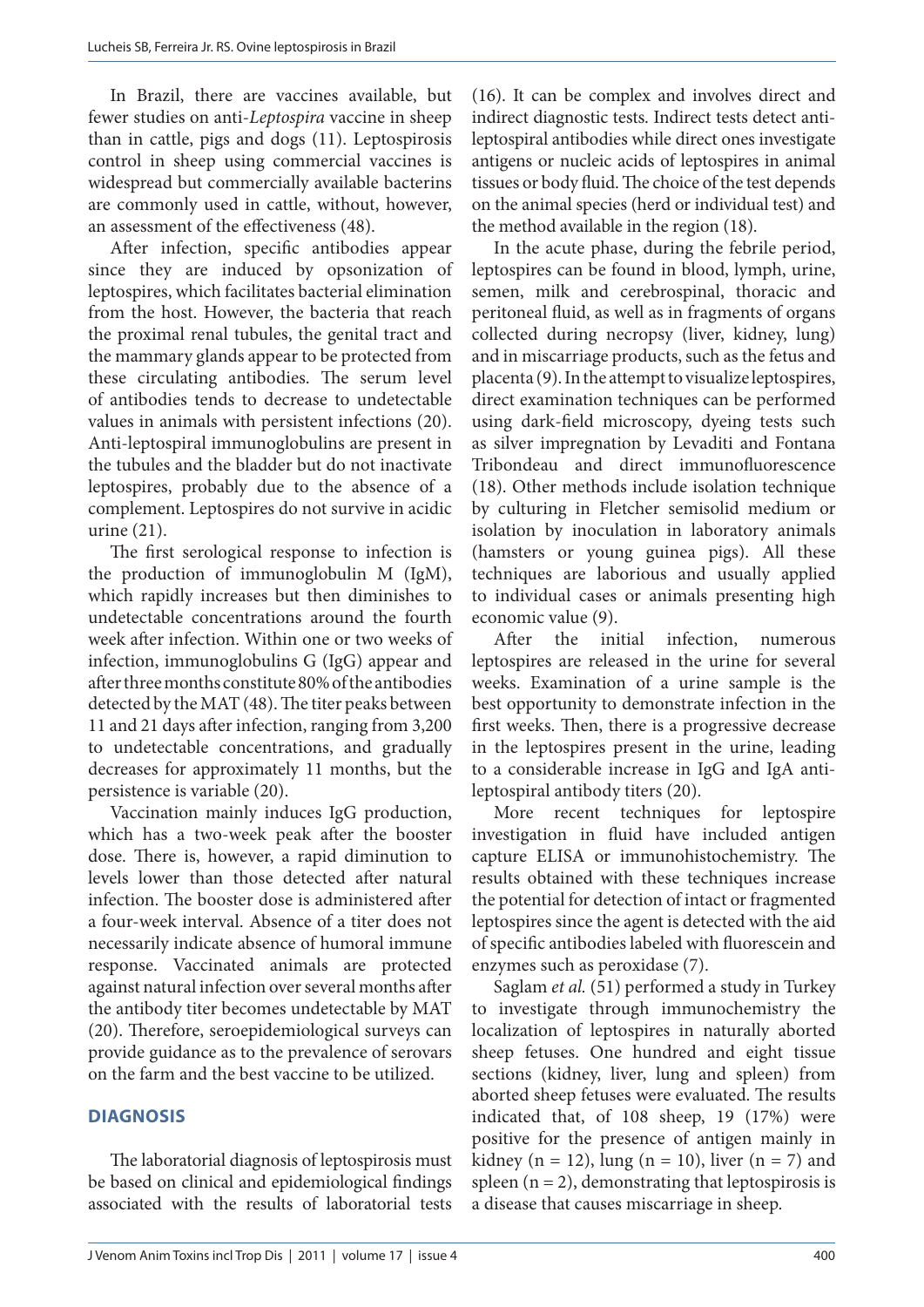Serological tests have been the most frequent methods for diagnosing leptospirosis. The MAT is considered the gold standard in its diagnosis and the reference method of the World Health Organization (WHO) (12). This method consists of using cultures of live bacteria as antigens, using representative serovars according to the regional epidemiologic data. Serological proofs hamper the interpretation of results since the determination of infectious serovars in epidemiological studies is limited because of cross-reactions (52, 53).

In serological diagnosis, the infecting serovar and the clinical condition must be considered. Infected animals may miscarry or become renal or genital carriers with titers lower than 100 in MAT. This occurs because serum antibody levels diminish to undetectable values in animals with persistent infections (18).

MAT detects both IgM and IgG. This technique has been used primarily to diagnose diseases caused by accidental serovars, which are not adapted to the host, or in cases of acute disease, when the serovars are adapted to the host. The test has little utility to diagnose chronic disease in maintenance hosts since the antibody response to chronic infection can be reduced or persist in subclinical infections.

Another concern is that MAT cannot distinguish post-vaccination antibody titers from titers formed after natural infection since the two can be similar. However, antibody titers formed after infection are higher and persist for a longer period relative to post-vaccination ones. Furthermore, animals vaccinated against leptospirosis may possess antibodies against serovars present in the vaccine. Therefore, the vaccination history of the tested animals must be considered. Widespread vaccination significantly contributes to the number of seropositive animals and may mask the presence of chronic infection in the herd. MAT also detects reactions by any class of immunoglobulins and a titer of 100 has been frequently accepted as the cutoff (18).

The culture of leptospires from body fluid and tissues has been recommended, but such a technique may take more than six months, is very laborious and presents a low isolation rate (54). On the other hand, the microorganism isolation from renal carriers has been very useful in epidemiological studies to establish which serovars are present in an animal species and particularly in a group of animals or in a certain geographic localization (55).

Azevedo *et al.* (29) investigated the isolation of leptospires from the kidneys of sheep killed in a slaughterhouse located in the city of Patos, Paraíba state, Brazil. Eighty animals without apparent clinical signs of leptospirosis were used. *Leptospira* spp. was isolated from four renal tissue samples by the Pasteur pipette technique, indicating sheep as possible sources of infection to which butchers are exposed, and reinforcing that leptospirosis is an occupational disease.

Silva *et al.* (56) performed a study in sheep slaughtered in Pelotas municipality, Rio Grande do Sul state, Brazil, and observed 4.5% seropositivity for the serogroup Autumnalis among 44 evaluated animals. The authors identified their isolation of *Leptospira noguchii* as the first report of this species in Brazilian sheep, and highlighted the importance of these animals as possible reservoirs of pathogenic leptospires and their implication for public health.

To determine the occurrence of leptospirosis as infection or disease, the association between diagnostic methods has been recommended, based on the combination of serological and bacteriological proofs for isolation among other available methods such as immunohistochemistry or, more recently, proofs involving molecular biology to study the DNA of the agent (57). Polymerase chain reaction (PCR) has been used as a diagnostic method capable of detecting leptospires and other microorganisms in biological samples such as urine, cerebrospinal fluid, milk, semen and vaginal discharge (30, 39, 58, 59).

PCR has been a diagnostic alternative due to the difficulty of rapid diagnosis and the undesirable sensitivity of serological tests at the initial stage of the disease. Such a reaction avoids the necessity for frequent handling of viable bacteria and, based on the amplification of a leptospiral DNA segment, can improve the sensitivity of diagnostic techniques at early stages of the infection/disease.

Studies performed by Lilenbaum *et al.* (39) confirmed PCR as a recommendable method for diagnosing sheep that carry leptospirosis by detecting the agent in the urine. In this sense, different diagnostic techniques can act jointly in epidemiological studies and significantly contribute to investigating this microorganism.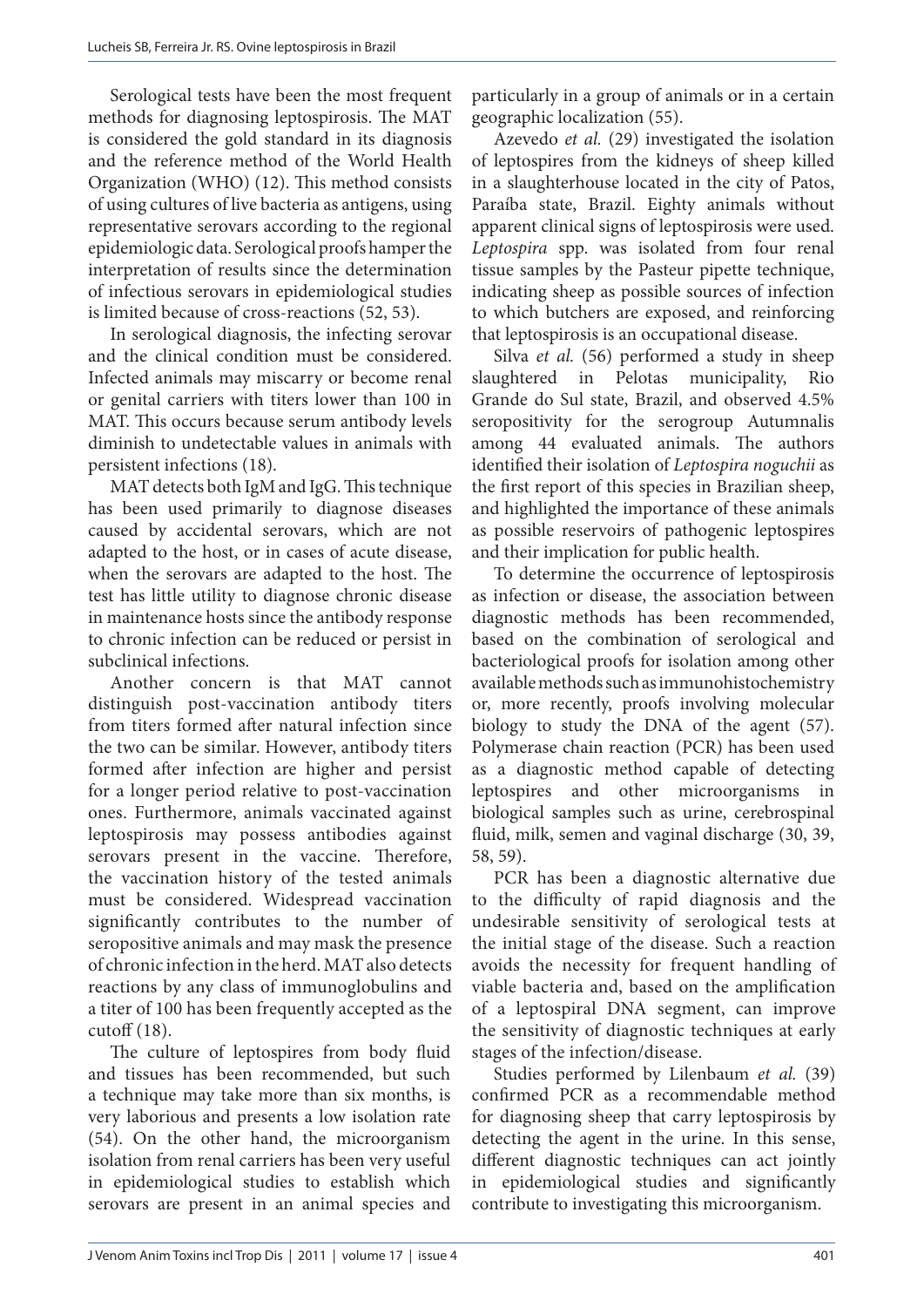### **PATHOLOGIC ALTERATIONS**

In cases of acute leptospirosis, postmortem lesions show intense jaundice, submucosal and subserosal hemorrhage and hemoglobinuria. The kidneys are typically swollen, present petechiae and ecchymoses and become pale with time. The liver is also swollen and sometimes displays small necrotic foci. Ulcers and hemorrhages can be found in the abomasal mucosa. Petechiae can be found in other organs, in some severe infections. Although pulmonary edema and emphysema are rare, both have already been reported (18).

# **TREATMENT**

Researchers have suggested that in addition to vaccination, animals should also be treated, because trying to obtain control in animals positive for leptospirosis with vaccination only runs the risk of increasing the number of animals affected, given that vaccination does not eliminate the carrier state. Streptomycin was one of the first antibiotics to be used for leptospirosis therapy and is considered today one of the best treatment options since it easily penetrates the kidneys and destroys the leptospires in renal tubules (60, 61). In bovines, a study conducted by Saldanha *et al.* (62) found that the effectiveness of streptomycin sulfate in controlling leptospirosis restored reproductive function in 92% of animals.

The main aim of the treatment is to control infection before the installation of permanent damage to the liver and kidneys. Furthermore, it aims to control leptospiruria in carrier animals, allowing their safe permanence in the group by preventing dissemination to the herd.

Intramuscular administration of the following antimicrobials can be indicated: dihydrostreptomycin (25 mg/kg) for 1 to 5 days, or oxytetracycline (40 mg/kg) and/or tylosin (44 mg/kg), once a day, for 3 to 5 days. Antimicrobial administration together with adequate diet has also been suggested as a preventive measure, namely tetracycline (3 mg/kg/day) for seven days (20).

The treatment efficacy may depend on the serovar involved. Fluid therapy and/or blood transfusions have been recommended as supporting treatment. For beef animals that present occasional miscarriages, vaccination

and treatment of all animals with antimicrobials can be used for prevention if leptospirosis is diagnosed early. As to dairy animals, only those that are infected are treated due to the potential loss of dairy production (18).

### **CONTROL AND PREVENTION**

Prevention is characterized by sanitary control and decrease in the risk of infection occurring due to contact with contaminated environments or infected wild animals, as well as with synanthropic animals and rodents (18).

Control measures aimed at limiting the occurrence of clinical disease are based on integrated actions in several links of the transmission chain, such as diagnosis and treatment of the infection source, the combating of synanthropic reservoirs, elimination of excessive free water, hygiene in the installations and equipment, in addition to artificial insemination and vaccination to maintain a high immunity level in the herd (16).

In herds, the disease is usually introduced by an infected animal, through the environment or by contact with other infected animals in mixed pasture. Animal reposition must be selected according to the non-reactivity of herds to leptospirosis. Animals with unknown negative serology should be kept in quarantine for four weeks and tested before being added to the herd. Vaccines against leptospirosis are available for livestock and domestic animals. Although they decrease the severity of the disease, vaccines do not prevent the infection completely because the immunity is serovar-specific and vaccines protect only against serovars included in the immunogens (18).

Therefore, the control of leptospirosis, a disease common in sheep, involves the application of the following measures: identification of sources of infection, control at the time the animals are purchased and systematic immunization with inactivated vaccines that contain regional serovars of leptospires (26). The combined use of MAT as a screening test and subsequent examination of the urine by PCR may be an appropriate strategy for identification of animals whose kidneys serve as a source of infection (38). At the time of purchase, it is necessary to verify the origin of sheep to ensure that they have a history of reproductive efficiency (11).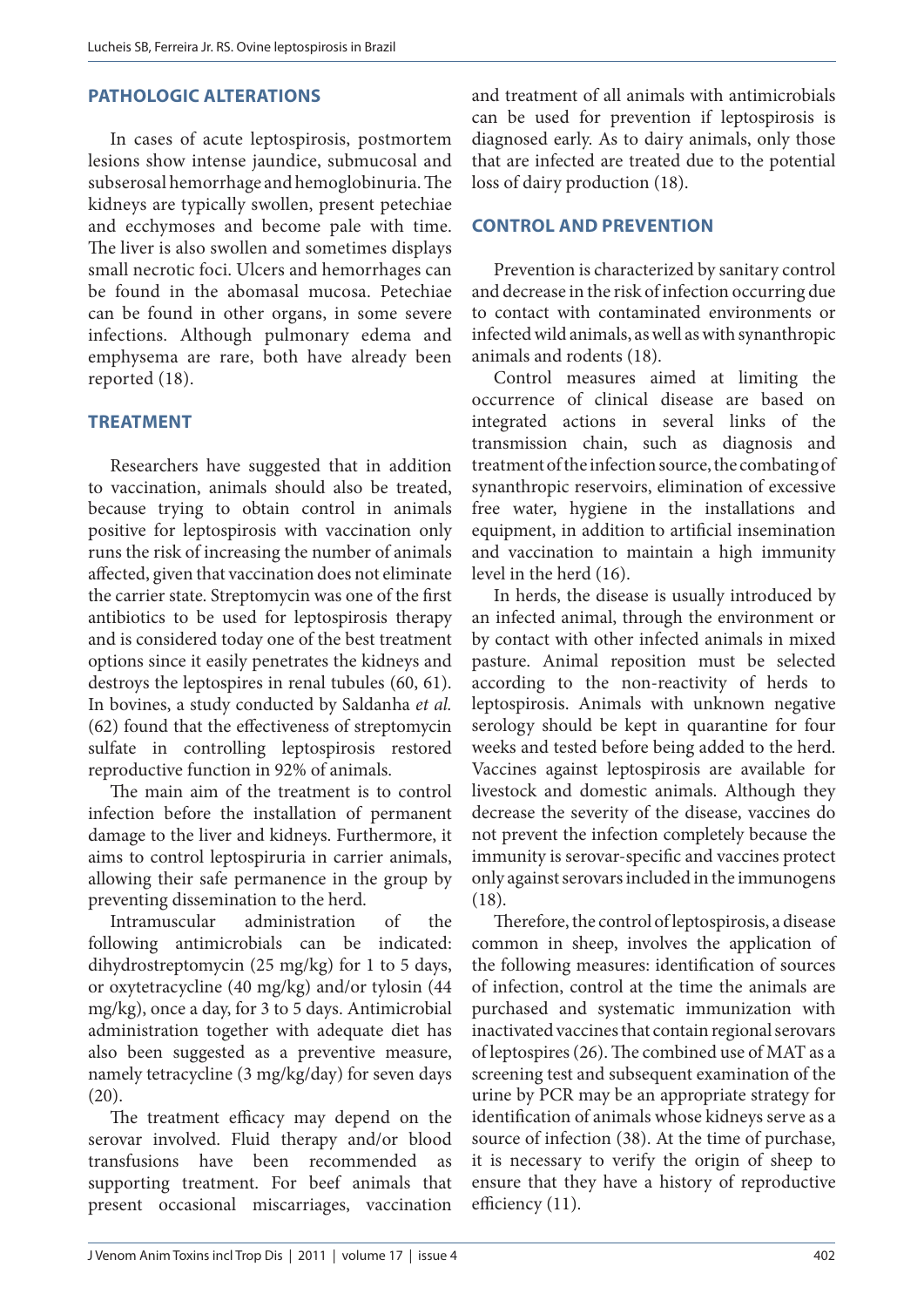#### **COPYRIGHT**

© CEVAP 2011

# **SUBMISSION STATUS**

**Received:** May 31, 2011. **Accepted:** August 24, 2011. **Abstract published online:** August 25, 2011. **Full paper published online:** November 30, 2011.

#### **CONFLICTS OF INTEREST**

There is no conflict.

### **FINANCIAL SOURCE**

The State of São Paulo Research Foundation (FAPESP) provided the financial grants.

### **CORRESPONDENCE TO**

SIMONE BALDINI LUCHEIS, Agência Paulista de Tecnologia dos Agronegócios (APTA), Av. Rodrigues Alves, 40-40, Bauru, SP, 17030-000, Brasil. Phone: +55 14 3203 3257. Email: silucheis@ apta.sp.gov.br.

#### **REFERENCES**

- 1. Carvalho RB. Potencialidades dos mercados para produtos derivados de caprinos e ovinos [Internet]. Espírito Santo do Pinhal: Capritec; 2006 [cited 2006 Dez 18]. Available from: http://www.capritec.com.br/ pdf/CAPRITEC.doc.
- 2. IBGE. Instituto Brasileiro de Geografia e Estatística. Produção da Pecuária Municipal – 2009 [Internet]. Available from: <htpp://www.ibge.gov.br/home/ estatística/economia/ppm/2009/ppm2009.pdf
- 3. Martins EC. Ovinocultura no Brasil: novas fronteiras [Internet]. [cited 2006 Dez 19]. Available from: http://www.portaldoagronegocio.com.br/index. php?p=texto&&idT=862.
- 4. Ovinos: carne impulsiona ovinocultura no sudeste [Internet]. São Paulo: Revista Rural; 2006. [cited 2007 Jan 16]. Available from: http://www.revistarural.com. br/edicoes/2006/Artigos/rev101\_ovinos\_carne.htm.
- 5. Simplício AA, Simplício KMMG. Caprinocultura e ovinocultura de corte: desafios e oportunidades. Rev Cons Fed Med Vet. 2006;12(1):7-18.
- 6. Corrêa WM, Corrêa CNM. Leptospiroses. In: Corrêa WM, Corrêa CNM, editors. Enfermidades infecciosas dos mamíferos domésticos. 2nd ed. Rio de Janeiro: Medsi; 1992. p. 219-31.
- 7. Gomes M. Gênero *Leptospira* spp. Microbiologia Clínica Veterinária VET 3225 [Internet]. Cited: October 2011. Available from: http://www6.ufrgs.br/ labacvet/files/Lepto201102.pdf.
- 8. Alexander AD. The distribuition of leptospirosis in Latin America. Bull World Health Organ. 1960;23(1): 113-25.
- 9. Brasil. Ministério da Saúde. Fundação Nacional da Saúde. Centro Nacional de Epidemiologia.

Coordenação de Controle de Zoonoses e Animais Peçonhentos. Manual de leptospirose. 2nd ed. Brasília: Fundação Nacional de Saúde; 1999.

- 10. Santa Rosa CA, Pestana de Castro AF. Presença de aglutininas antileptospira em soro de ovinos e caprinos do Estado de São Paulo. Arq Inst Biol. 1963;30(16):93- 8.
- 11. Melo LSS, Castro MB, Leite RC, Moreira EC, Melo CB. Principais aspectos da infecção por *Leptospira* sp. em ovinos. Ciênc Rural. 2010;40(5):1235-41.
- 12. Faine S. Guidelines for the control of leptospirosis. Geneva: World Health Organization; 1982. 171 p.
- 13. Bharti AR, Nally JE, Ricaldi JN, Matthias MA, Diaz MM, Lovett MA et al. Leptospirosis: a zoonotic disease of global importance. Lancet Infect Dis. 2003;3(12):757-71.
- 14. Adler B, de La Peña Moctezuma A. Leptospira and leptospirosis. Vet Microbiol. 2010;140(3-4):287-96.
- 15. Quin PJ, Carter ME, Markey B. Clinical veterinary microbiology. London: Wolfe; 1994. 648 p.
- 16. Badke MRT. Leptospirose. In: Encontros Técnicos Abraves; 2001. Concórdia: ABRAVES; 2001. p. 1-4.
- 17. Levett PN. Leptospirosis. Clin Microbiol Rev. 2001;14(1):296-326.
- 18. OIE World Organization for Animal Health [homepage on the internet]. Leptospirosis. Paris: OIE; 2006 [cited 2009 Jul 6]. Available from: http://www. oie.int/eng/normes/mmanual/A\_00043.htm.
- 19. Zavitsanou A, Babatsikou F. Leptospirosis: epidemiology and preventive measures. Health Sci J. 2008;2(2):75-82.
- 20. Radostits OM, Gay CC, Blood DC, Hinchcliff KW. Clínica veterinária: um tratado de doenças dos bovinos, ovinos, suínos, caprinos e eqüinos. 9<sup>th</sup> ed. Rio de Janeiro: Guanabara Koogan; 2007. p. 874-87.
- 21. Figueiredo AO. Leptospirose bovina: prevalência, variáveis de risco e sorovares predominantes em rebanhos de Mato Grosso do Sul, Brasil [master's thesis]. Campo Grande: Universidade Federal de Mato Grosso do Sul; 2007. 77 p.
- 22. Shimabukuro FH, Domingues PF, Langoni H, da Silva AV, Pinheiro JP, Padovani CR. Pesquisa de suínos portadores renais de leptospiras pelo isolamento microbiano e reação em cadeia pela polimerase em amostras de rins de animais sorologicamente positivos e negativos para leptospirose. Braz J Vet Res Anim Sci. 2003;40(1):243-53.
- 23. Ciceroni L, Lombardo D, Pinto A, Ciarrocchi S, Simeoni J. Prevalence of antibodies to *Leptospira* serovars in sheep and goats in Alto Adige-South Tyrol. J Vet Med B Infect Dis Vet Public Health. 2000;47(3):217-23.
- 24. Herrmann GP, Lage AP, Moreira EC, Haddad JPA, Resende JR, Rodrigues RO, et al. Soroprevalência de aglutininas anti-*Leptospira* spp. em ovinos nas mesorregiões sudeste e sudoeste do Estado do Rio Grande do Sul, Brasil. Ciênc Rural. 2004;34(2):443-8.
- 25. Ellis WA. Leptospirosis as a cause of reproductive failure. Vet Clin North Am Food Anim Pract. 1994;10(3):463-78.
- 26. Faine S, Adler B, Bolin C, Perolat P. *Leptospira* and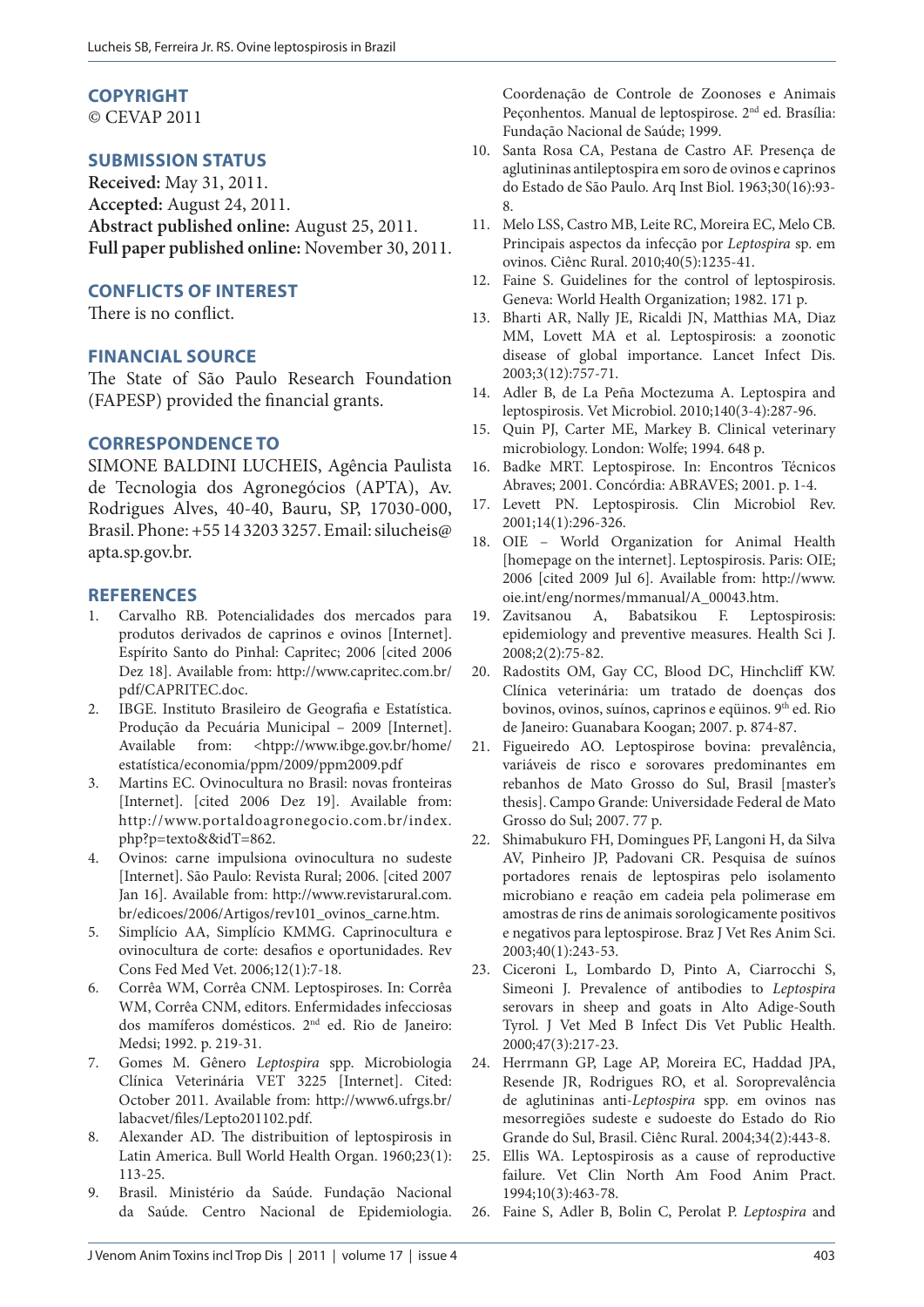leptospirosis. 2nd ed. Melbourne: MediSci; 1999. 272 p.

- 27. Avelar KES, Pereira MM. Espiroquetídeos. In: Trabulsi LR, Alterthum F. Microbiologia. 4<sup>th</sup> ed. São Paulo: Atheneu; 2004. p. 399-408.
- 28. Bharadwaj R. Leptospirosis a reemerging disease? Indian J Med Res. 2004;120(1):136-8.
- 29. Azevedo SS, Alves CJ, Andrade JSL, Santos JA, Freitas TD, Batista CSA. Isolation of *Leptospira* spp. from kidneys of sheep at slaughter. Arq Inst Biol. 2004;71(3):383-5.
- 30. Lilenbaum W, Varges R, Brandão FZ, Cortez A, de Souza SO, Brandão PE, et al. Detection of *Leptospira* spp. in semen and vaginal fluids of goats and sheep by polymerase chain reaction. Theriogenology. 2008;69(7):837-42.
- 31. Ellis WA, Bryson DG, Neill SD, McParland PJ, Malone FE. Possible involvement of leptospires in abortion, stilbirths and neonatal deaths in sheep. Vet Rec. 1983;112(13):291-3.
- 32. Gordon LM. Isolation of *Leptospira interrogans* serovar Hardjoprajitmo from sheep. Aust Vet J. 1980;56(7):348-9.
- 33. Hathaway SC. Leptospirosis in New Zealand: an ecological view. New Zeland Vet J. 1981;29(7):109-12.
- 34. Viegas EA, Viegas SARA, Caldas EM. Aglutininas anti-*Leptospira* em hemo-soro de caprinos e ovinos, no estado da Bahia. Arq Esc Med Univ Fed Bahia. 1980;5(1):20-34.
- 35. Gírio RJS, Pontes RJS, Capuano DA, Laus JE. Evidência sorológica de infecçao leptospírica em animais de biotério. Ciênc Vet. 1989;3(1):8.
- 36. Langoni H, Marinho M, Baldini S, Silva AV, Cabral KG, Silva ED. Pesquisa de aglutininas antileptospíricas em soros de ovinos no Estado de São Paulo, Brasil, utilizando as provas de macroaglutinaçao em placa e soroaglutinaçao microscópica. Rev Bras Med Vet. 1995;17(6):264-8.
- 37. Escócio CF, Genovez ME, Castro V, Paulin LMS, Piatti RM, Okuda LH, et al. Perfil sanitário de rebanhos ovinos criados exclusivamente ou consorciados com bovinos na região de Sorocaba – São Paulo [Internet]. 35º Congresso Brasileiro de Medicina Veterinária; 2008 Out 19 – 22; Gramado, RS. Gramado: CONBRAVET; 2008. [cited 2099 Mai 12]. Available from: http://www. soreges.com.br/combravet2008/anais/cd/resumos/ R0693-2.pdf.
- 38. Cardoso MV, Lara MCCSH, Chiebao D, Gabriel FHL, Villalobos EMC, Paulin LM, et al. Determinação da condição sanitária de rebanhos caprinos e ovinos na região sudoeste do Estado de São Paulo, Brasil [Internet]. 35º Congresso Brasileiro de Medicina Veterinária; 2008 Out 19 – 22; Gramado, RS. Gramado: CONBRAVET; 2008l. [cited 2009 Mai 12]. Available from: http://www.sovergs.com.br/conbravet2008/ anais/cd/resumos/R0611-2.pdf.
- 39. Lilenbaum W, Varges R, Ristow P, Cortez A, Souza SO, Richtzenhain LJ, et al. Identification of *Leptospira* spp. carriers among seroreactive goats and sheep by polymerase chain reaction. Res Vet Sci. 2009;87(1):16- 9.
- 40. Freitas JC, Silva FG, Oliveira RC, Delbem ACB, Müller

EE, Alves LA, et al. Isolation of *Leptospira* spp. from dogs, bovine and swine naturally infect. Ciênc Rural. 2004;34(3):853-6.

- 41. Simpson VR, Done S. *Leptospira* hardjo and lambs received cows colostrum. Vet Rec. 1989;124(17):469.
- 42. Zunino EM, Rolando PP. Leptospirosis: puesta al día. Leptospirosis: a literature review. Rev Chil Infectol. 2007;24(3):220-6.
- 43. Monahan AM, Callanan JJ, Nally JE. Host-pathogen interactions in the kidney during chronic leptospirosis. Vet Pathol. 2009;46(5):792-9.
- 44. Higgins R. A minireview of the pathogenesis of acute leptospirosis. Can Vet J. 1981;22(1):277-8.
- 45. Lefebvre RB. Leptospiras. In: Hirsh DC, Zee YC. Microbiologia veterinária. Rio de Janeiro: Guanabara Koogan; 2003. p. 174-8.
- 46. Pugh DG. Clínica de ovinos e caprinos. São Paulo: Rocca; 2004. 203-4 p.
- 47. Cebra C, Cebra M. Enfermidades dos sistemas hematológico, imunológico e linfático (doenças multissistêmicas) In: Pugh DG. Clínica de ovinos e caprinos. São Paulo: Rocca; 2004. 420 p.
- 48. Herrmann GP. *Leptospira* sp. em ovinos do Rio Grande do Sul: soroprevalência e avaliaçao da imunogenicidade da bacterina [master's thesis]. Belo Horizonte: Universidade Federal de Minas Gerais; 2002. 41 p.
- 49. Bolin CA, Cassels JA, Hill HT, Frantz JC, Nielsen JN. Reproduction failure associated with *Leptospira interrogans* serovar Bratislava infection of swine. J Vet Diag Invest. 1991;3(1):152-4.
- 50. Wang Z, Jin L, Wegrzyn A. Leptospirosis vaccines. Microb Cell Fact. 2007;6(1):39.
- 51. Saglam YS, Yener Z, Temur A, Yalcin E. Immunohistochemical detection of leptospiral antigens in cases of naturally occurring abortions in sheep. Small Rumin Res. 2008;74(1):119-22.
- 52. Galton MM, Sulzer CR, Santarosa CA, Fields MJ. Application of a microtechnique to the agglutination test for leptospiral antibodies. Appl Microbiol. 1965;13(1):81-5.
- 53. Cole JR Jr, Sulzer CR, Purssell AR. Improved microtechnique for the leptospiral microscopic agglutination test. Appl Microbiol. 1973;25(6):976-80.
- 54. Oliveira SJ. Atualização nos conceitos sobre leptospirose em suínos. Hora Vet. 1994;79(1):52-5.
- 55. Ellis WA. Leptospirosis in pig. Pig Vet J. 1992;28(1):24- 34.
- 56. Silva EF, Brod CS, Cerqueira GM, Bourscheidt D, Seyffert N, Queiroz A, et al. Isolation of *Leptospira noguchii* from sheep. Vet Microbiol. 2007;121(1- 2):144-9.
- 57. Larsson CE, Yasuda PH, Santa Rosa CA. Leptospirose suína. Inquérito sorológico e bacteriológico em municípios dos estados de São Paulo, do Paraná e de Santa Catarina. Rev Fac Med Vet Zootec Univ São Paulo. 1984;21(1):43-50.
- 58. Mérien F, Amouriaux P, Perolat P, Baranton G, Sanint Girons T. Polymerase chain reaction of *Leptospira* spp. in clinical samples. J Clin Microbiol. 1992;30(9):2219- 24.